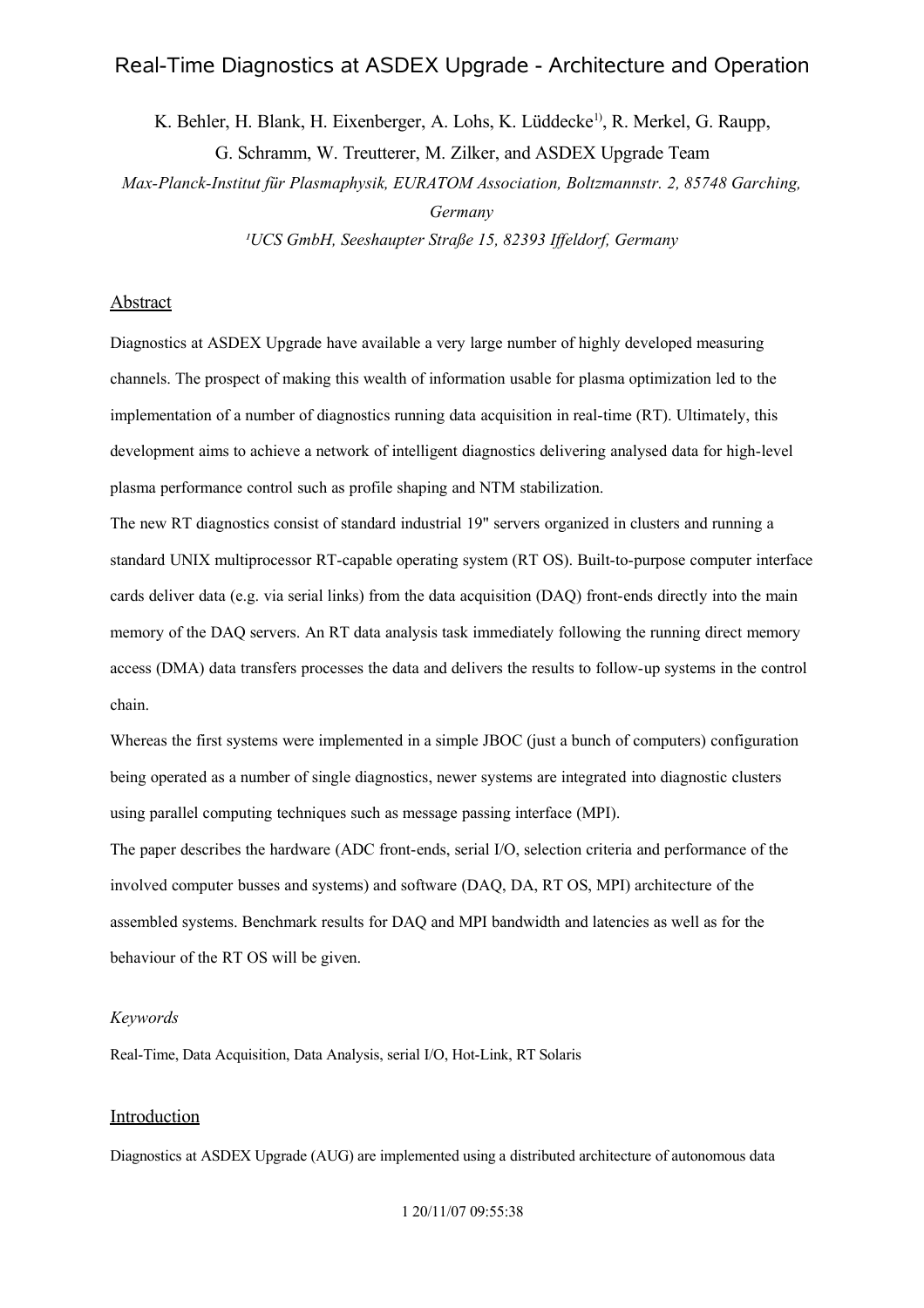acquisition systems [1]. The modular concept of using autonomous stations for each diagnostic was meant to address modular set-up and configuration, independent but coordinated operation, and distributed data acquisition and analysis, avoiding bottlenecks in single central systems. This underlying philosophy along with the fundamental software concepts remained essentially unchanged over 17 years, in spite of the fact that nearly all of the implementing components (front-end hardware, computer systems, networking components) have been changed. Due to common configuration and access methods [2], diagnostics control schemes, and data archive structures [3], which were persistently maintained throughout all changes, it was never a problem to operate old and new diagnostics side by side or to access data of all diagnostics in the same way.

The RT methods were initially introduced as the best solution for acquiring large amounts of data from the Mirnov Probe and Soft-X-Ray diagnostics [4]. The possibility of including RT data analysis for purposes such as MHD mode activity recognition, temperature and density profile evaluation, etc. was envisioned as a long-term prospect, but initially seemed too difficult to accomplish. With a plasma discharge time of only 10 seconds we were concentrating on providing access "in time" between shots instead of "real-time" during a shot. The overhaul of the AUG Control System completed in 2006 [5], opened the possibility of feeding externally acquired and preprocessed data as RT inputs to performance optimization processes [6]. This led to a demand for delivery of results from RT DAQ and RT Analysis as input into Control. As prerequisites for this coupling of DAQ and Control the following topics have been addressed:  $1<sup>st</sup>$  the need to develop an RT compatible communication method between DAQ and Control,  $2<sup>nd</sup>$  the necessity to fully promote the RT qualities of the RT DAQ systems and to develop them to a standard conforming to a reasonable responsiveness and reliability as required for by Control, and 3rd the specification of a high performance parallel computing method to achieve a single result stream pacekeeping with real time from the distributed computer nodes of a multi-node RT diagnostic.

### Real-Time DAQ and Analysis Architecture at AUG

The term RT-DAQ is used at AUG when the DAQ system is able to transfer the samples from a number of analogue input channels directly into the main memory of a computer in a "pace-keeping" way, and to allow accessing this just measured data shortly afterwards in real time (i.e. with a defined short latency) by some analysis processes. "Pace-keeping" means that the propagation of data through the computers I/O-devices and -busses into the main memory keeps pace with the creation of samples in the front-end input channels<sup>1</sup> so that no samples are

<sup>1</sup> An additional requirement would be to keep pace also transferring data further to long term storage. This would enable long pulse or steady state RT DAQ. However, this is not crucial for ASDEX Upgrade since with short (10 s) pulses one can keep all data in memory and has time to cleanup buffers and write shot files to the archive after the RT phase is over and the experiment is finished.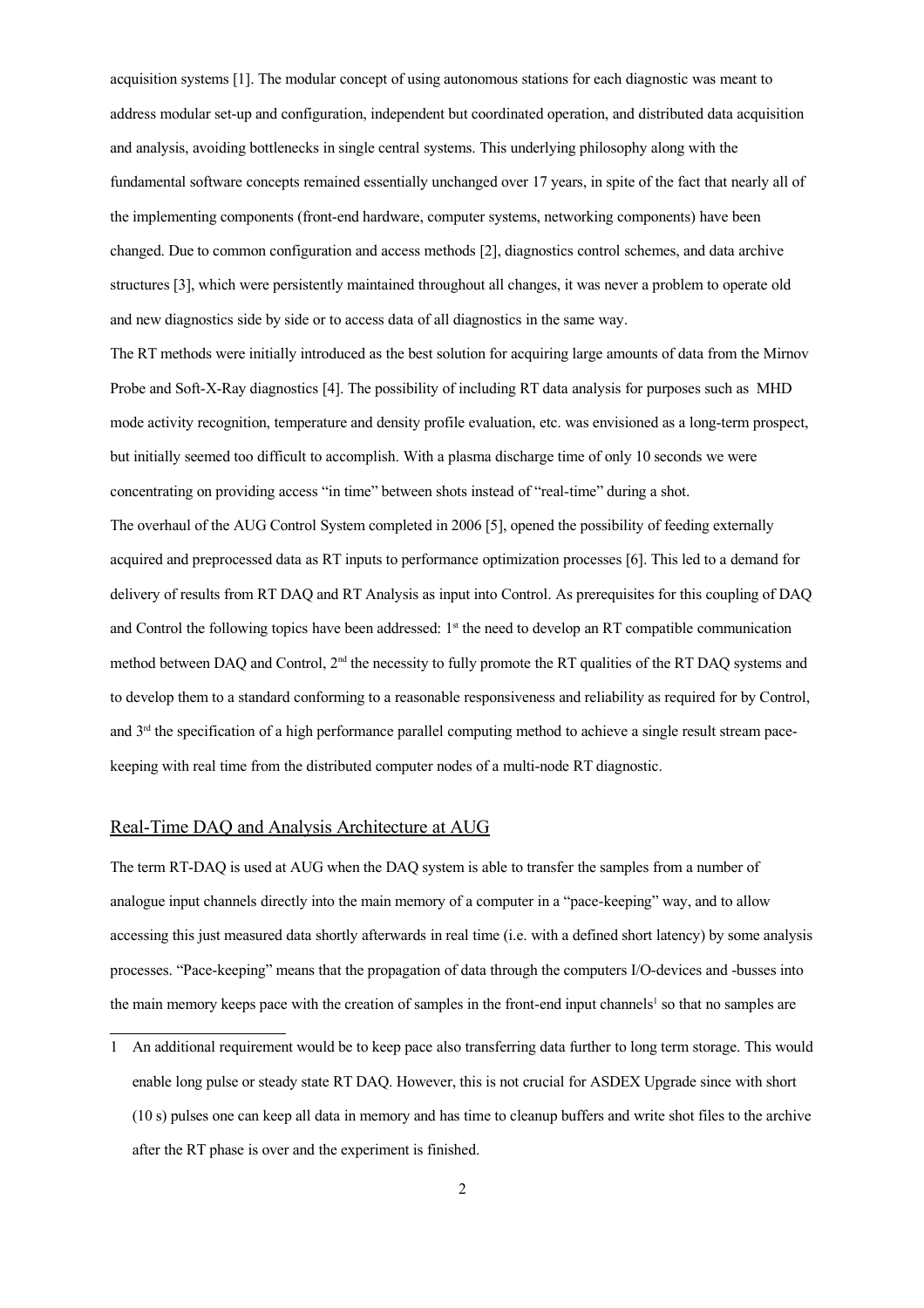lost. The term "latency" is defined as the maximum time delay between sampling an input signal and its value appearing at a certain main memory location ready for processing<sup>2</sup>.

An ASDEX Upgrade diagnostic implementing this kind of pace-keeping high-speed DAQ was first implemented in 1999 [4]. Further similar systems were developed in the following years. These systems were based on the following major RT-capable building blocks: the analogue front-end devices, the computer interface devices, the computer platform (OS and hardware), and the RT software layers for data transportation and data analysis. Figure 1 gives an overview of the principal hardware elements of AUG RT diagnostic systems. It is structured in three layers:  $1<sup>st</sup>$  the analogue front-end layer with one or more crates,  $2<sup>nd</sup>$  the computer I/O layer represented by the cPCI or cPCIe (cPCI(e)) interface cards, and  $3<sup>rd</sup>$  the computer system. The layers are interconnected by standardized links. The connection between analogue front-end and the I/O devices is based on the HOTLink II architecture by Cypress [7]. Here bidirectional fibre optic links connect the "yellow card" in the front-end crates to serial I/Ocards (SIO-cards, see below) in a cPCI or cPCIexpress (cPCI(e)) crate representing the computer I/O layer. The connection between the external cPCI(e) crate and the computer host is a bus extension based on commercial PCI(e) to cPCI(e) bridge design, e.g. [8].

This architecture in layers introduces a modularity and makes the whole set-up of diagnostics - being very specific in the input channels - completely independent from the fast developing commercial computer world. The  $2<sup>nd</sup>$ cPCI(e) layer mainly utilizes commercial components. With the cPCI form factor it implements a robust mechanical and electrical platform and an expected long-term standard. As extender of the internal computer bus it allows the physical separation of the I/O-cards and offers an augmented number of slots. A configuration with a one unit high 19" powerful server, as for instance shown in Figure 1, would allow up to 4 SIO-cards in the cPCI(e) crate, thus enabling the connection of up to 16 front-end crates with up to 64 channels adding up to a theoretical limit of 1024 input channels per 19" computer. Having RT requirements in mind and this flexible cPCI(e) architecture at hand, a family of cPCI(e) I/O interfaces was built [9]. The SIO-card is its newest member.

#### *Analogue Front-End Configuration*

The requirements for analogue input channels in fusion research are often highly specialized and require an individual design of front-ends. To address this need a solution providing high flexibility and simplicity for custom built input devices was developed. This consists of an active backplane for analogue or digital input cards and a

<sup>2</sup> Since latency is mostly determined by the (dis-)continuity of data transport caused by hardware arbitration, packet size, depth of intercostal buffers, and system reaction (PCI-bus, DMA logic, OS response), a short latency requires immediate start transfers (DMA, no buffering) and short interruptions (< 100 μs, IRQ response times) of data transport on the way from the input socket to main memory.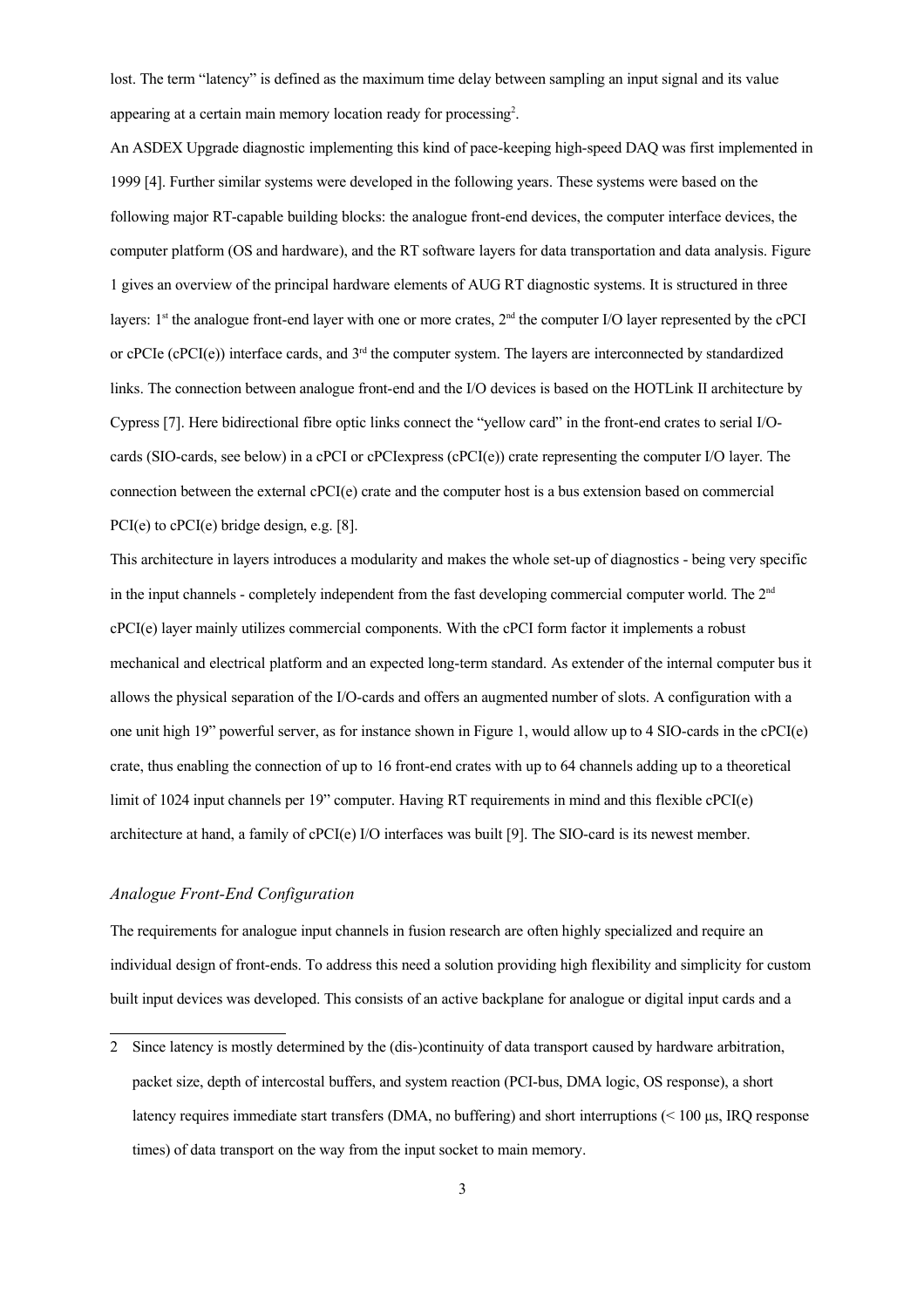generic 16 bit parallel interface. The backplane serves as a mechanical and electrical support for the modules; additionally it is an easy to configure fast data multiplexer for a flexible number of input modules and channels. The backplane is built as a macroscopic 16 bit parallel shift register or "pipeline" with 20 insert positions. Each insert point (socket) on the pipeline features a tri-state 16 bit buffer, which can be switched to take its input either from the input card in the socket or from its next neighbour left on the backplane. The two phases "load" and "shift" of the backplane are illustrated in Figure 2. The logic to switch the tri-state inputs and to clock the 16 bit sample propagation from buffer to buffer (i.e. the pipeline control) is situated at the end of the backplane in a so called "yellow card".

As already mentioned the communication between the "yellow card" and the SIO is bidirectional. Using the downlink the "yellow card", the pipeline, and eventual internal functions of the analogue input cards are controllable via the SIO and all the clocks and timing in the front-end can synchronously be derived from the centrally synchronized experiment clock<sup>3</sup> available on the SIO because of its on-board TDC (time to digital converter). The "yellow card" with its FPGA decodes commands and data from the SIO, synchronously triggers the sampling of the input cards upon sample requests recieved from the SIO, and hosts the serializer and the fast up-link logic to send the acquired samples from the pipeline to the SIO. Also the timing for the various clock lines on the backplane is generated by this FPGA. Having the backplanes timing completely derived from the SIOs TDC clock provides additional RT-relevant features: deterministic control and exact measurment of the sampling time and rate by the computers timing hardware (UTDC or TDC, see below), and synchronized sampling of signals throughout distributed computers and diagnostics (all UTDCs behaving synchronously). Figure 3 shows how the backplane can be populated with input and "yellow" cards. Additional up-link bandwidth for sampling rates from 500 kHz up to 2 MHz can be achieved by configuring additional yellow cards. This overall data flow from analogue input to the computer satisfies strictest real-time requirements: no accumulation of samples in the front-ends, no unavoidable delays by buffering and multiplexing, and an easy to guarantee deterministic behaviour.

#### *The SIO-card – a generalized serial I/O-interface with TDC*

The central link in the RT chain from the measuring sources to the computer memory is a serial HOTLink II

<sup>3</sup> The central experiment clock is a 50 MHz timing signal distributed from a central timer via a star-topology fibre optics network to each system that has a UTDC or TDC timing module. The central experiment time is a 64-bit count (counting nanoseconds since start) which is distributed over the experiment clock and available as a synchronized internal multipurpose time base in the UTDC or TDC timing modules.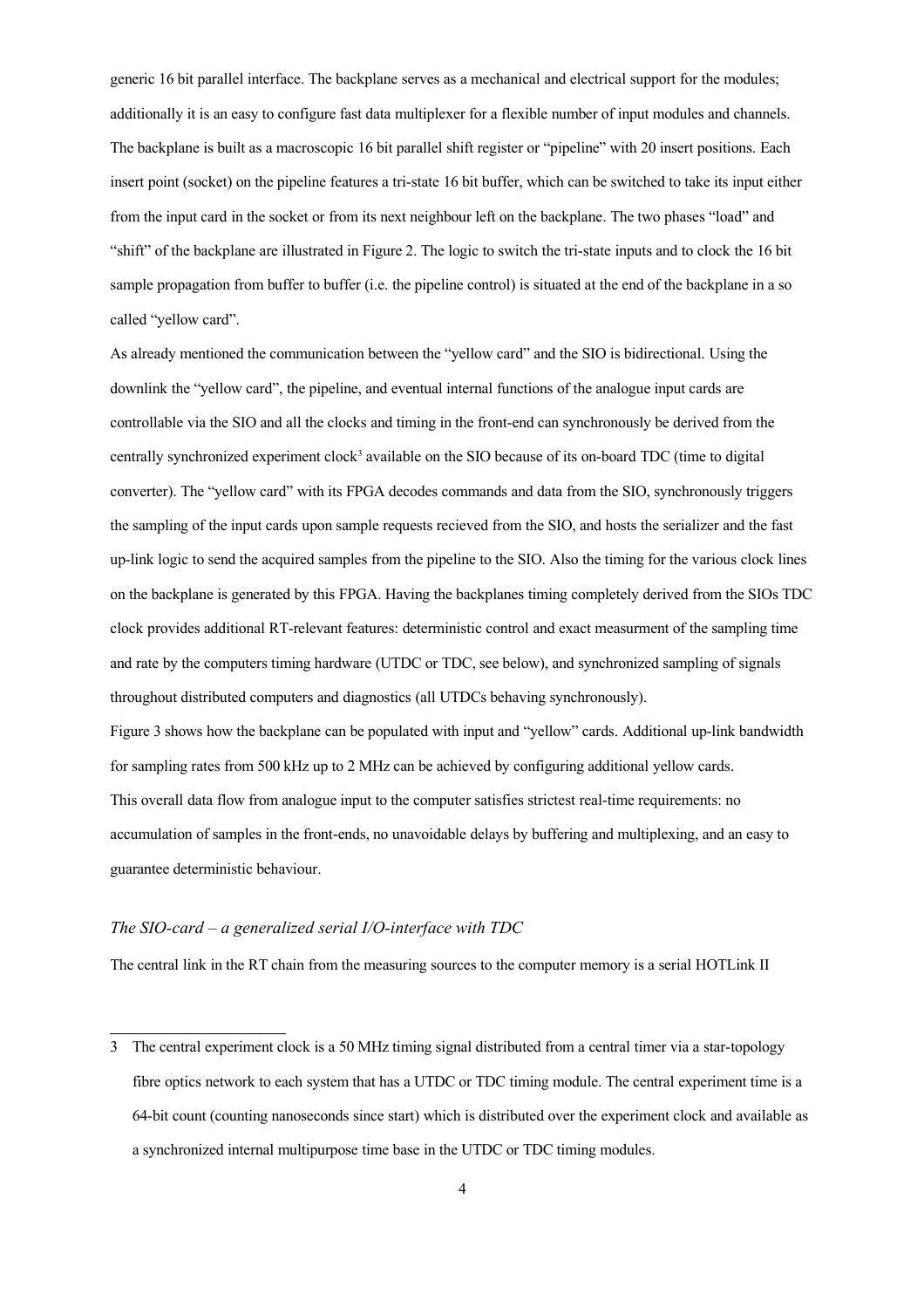interface which makes the connection between the ADC front-ends and the computer's I/O-bus logic.<sup>4</sup> The most recent FPGA/PCI design combines the development lines of the UTDC timing board and the HOTLink interface, into the so called SIO-board, which allows a centrally synchronized timing of serially attached analogue front-end devices.

Functional blocks on a SIO-board are: 1. the central FPGA, 2. four bidirectional 500 Mb optical links together with a quad HOTLink II serializer / deserializer, 4. the fibre optics timing clock receiver, and 5. a pluggable cPCI- or cPCIe-controller. All the logic blocks of the SIO-board are implemented in the FPGA and can cooperate in a configurable but deterministic way. The TDC block acts as synchronized time counter, derives the sampling clock from the central experiment time, and acquires time stamps for each sampling event. Figure 4 schematically shows how the data management logic merges the data streams from the serial inputs with a stream of time stamps generated by the TDC block to produce a combined stream of "data frames". Each "data frame" consists of a 64bit time stamp from the TDC together with the 16bit samples of all channels belonging to this particular point in time. The maximum configurable number of 16bit samples in a time slice is 4x16 or 4x64 if additional multiplexing in the analogue front-end cards is enabled. The various interface cards exist in different layouts to match the popular PCI-bus formats.

#### *Hardware Platform and OS*

The standard platform for AUG DAQ systems<sup>5</sup> is Solaris on SPARC workstations, ranging from cheap uniprocessor desktop machines to 19" standard industrial server configurations. The latter systems have a number of high performance features such as two or four processors, multiple high-speed PCI-busses (PCI-X, PCIe), an optimised memory configuration providing high bandwidth, and a powerful interconnect between the system components avoiding bottlenecks in intra-machine data traffic [13].

There exist only a small number of specialized real-time operating systems (RTOS) (such as VxWorks), which satisfy the RT requirements posed by control systems. For RT DAQ, on the other hand, the requirement is not to

- 4 The present development emerged from the first HOTLink serial I/O-cards developed in 1999 [10] for the Mirnov and Soft-Xray diagnostics in combination with the ideas developed for the Universal Time-to-Digital Converter (UTDC) [11]. The UTDC was built for the renewal of the ASDEX Upgrade control system and to satisfy the need for a new central experiment timing system. Follow-up developments featuring an FPGA based PCI-card as a flexible digital I/O solution led to the creation of the DIO-board [9], and the Transputer-Link to PCI-bus interface [12].
- 5 Solaris had been our standard OS environment for over a decade and so there was no tendency to diversify in any of the LINUX, Windows, or VxWorks directions without necessity.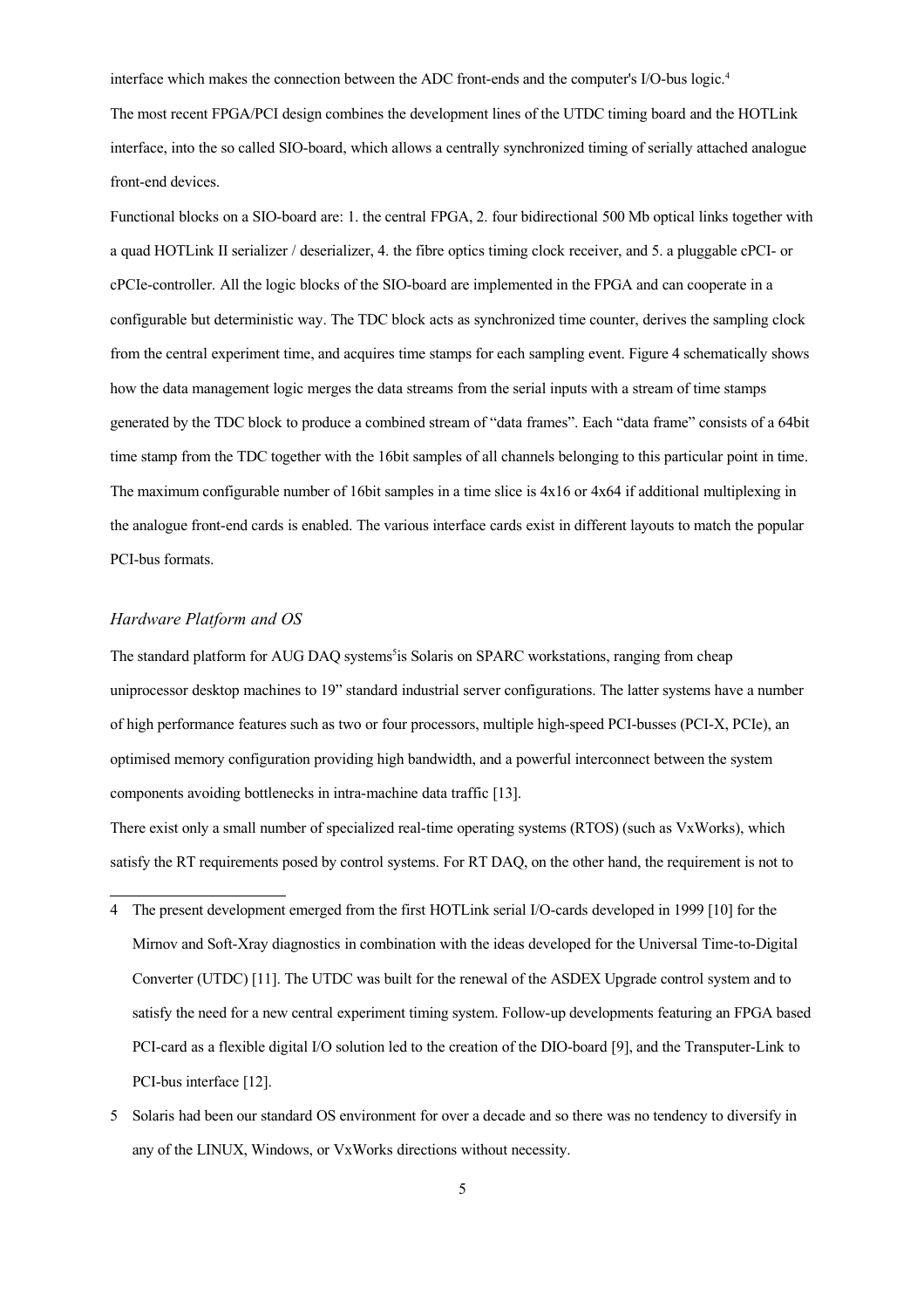react rapidly to new situations but to keep pace with the incoming data streams and if possible to perform a subsequent pace-keeping analysis with low latency. Sun Microsystems has claimed for many years that its Solaris operating system exhibits reasonable RT behaviour. With this prospect and after other explorations of Solaris for RT DAQ [10][9], we decided to keep with Solaris also for the current RT DAQ and Analysis project.

#### Software Architecture for RT Analysis

The implementation of diagnostic data acquisition and analysis software at ASDEX Upgrade follows the standardized specification for ASDEX Upgrade diagnostics as established in the original design [1]. This scheme specifies the description of hardware devices, data objects, and relations between them. It also provides for placing the previously defined object in lists which serve as directives to conduct the operation of a diagnostic through the three DAQ phases of a plasma discharge described below. New objects and features have been defined extending the AUG description standard to implement elements needed for RT DAQ. Providing the appropriate software drivers, RT devices can be members of the object lists in the shot file header (SFH) like other DAQ devices and data objects. RT device capabilities and relations to other shot file objects are configured as usual, and other SFH objects such as signals, mapping functions, and parameter sets can be used for the corresponding RT purposes as well.

#### *The Real-Time DAQ phase*

The operation of diagnostics throughout a plasma discharge mainly takes place in three phases: 1. a "prepare" step which is initiated by distribution of the next shot number, 2. an "acquire" step following the prepare just before the plasma discharge, and 3. a final "archive & restart" step, which collects the acquired data buffers and writes them transformed into a shot file into the archive. Finally the diagnostic restarts itself and waits for the next experiment cycle to be started by distribution of the next shot number.

During the "prepare" step a diagnostic typically initiates the devices. RT diagnostics additionally negotiate with plasma control about the configuration parameters for the next shot, set the operation modes of the DAQ devices and the RT Analysis tasks, allocate and lock buffers for the subsequent DMA transfers, prepare timing devices (UTDCs) to generate clock impulses upon trigger events, and last but not least, start the RT DAQ and Analysis threads with RT priority.

During the "acquire" phase a legacy diagnostic simply waits for the acquisition in the external devices (CAMAC modules, data recorders, etc.) to finish. A RT diagnostic in contrast starts its core activity which typically is driven by the incoming data and the interrupts from finishing DMA transfers. Thus a RT thread stays active during the acquire phase and follows DMA activity. Depending on the particular implementation it may be necessary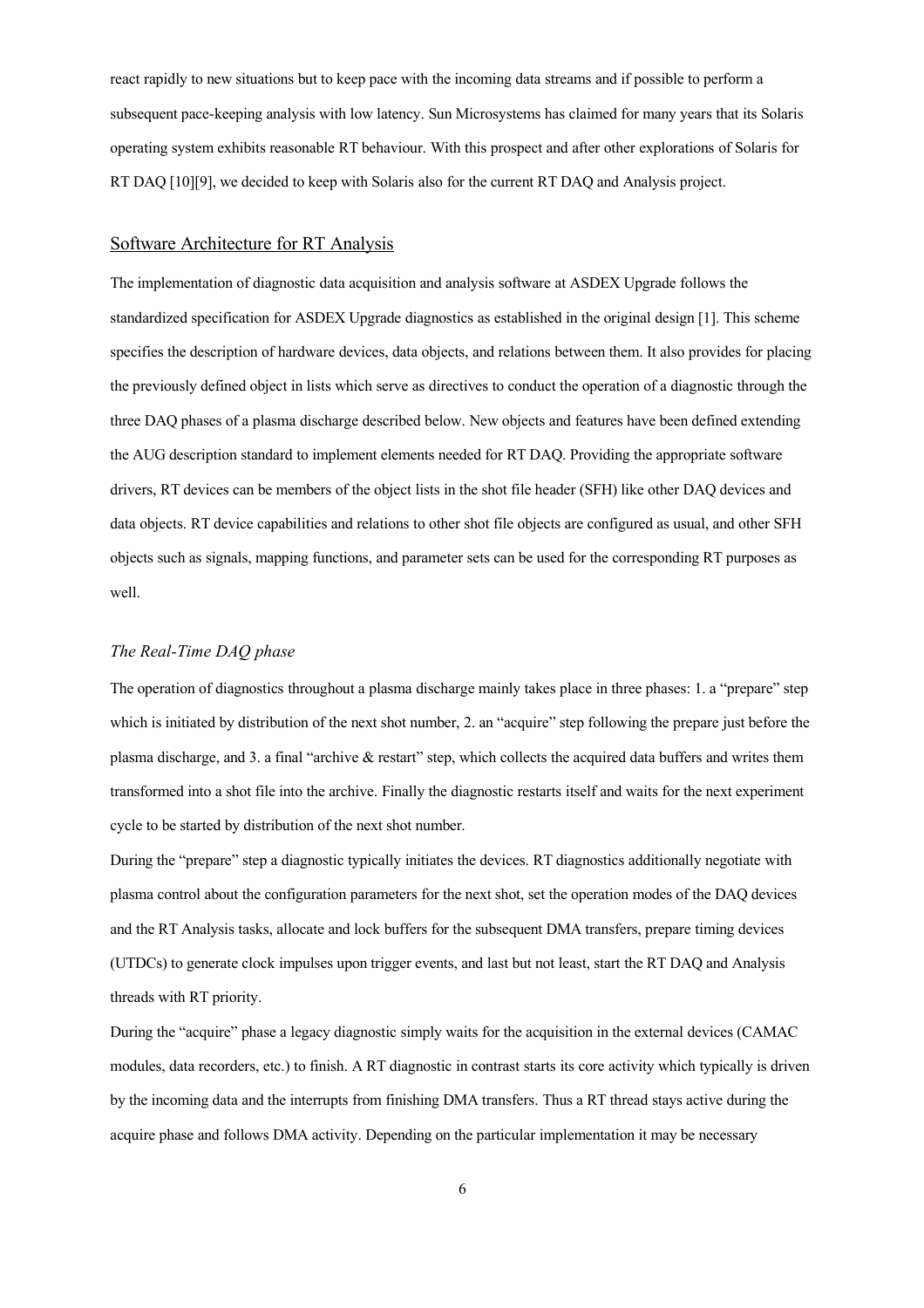regularly to restart DMA transfers upon interrupt. For continuously running sampling streams this is usually done in the interrupt handler without returning control to the user level. In burst mode cases it may be desirable to return control to the user's program between DMA transfers to potentially modify parameters before the next burst (e.g. Thomson scattering being clocked by the laser shots has reasonable time gaps between DMA transfers). Other supervising tasks might include watching the DMA activity filling memory and keeping track of parallel analysis tasks running immediately behind the leading edge of incoming data which is indicated by the increasing DMA pointer.

The RT criteria for DAQ will not be discussed in depth since they are obvious: No samples may be lost at the given highest sampling rate.

#### *RT Analysis attached to RT DAQ*

Once started, the DMA data transfer activity is controlled by the DMA logic of the peripheral device and places little demand on the CPU resources of the host computer. Therefore, a second thread or process - depending on the details of the implementation - can make use of free computing capacity for RT data analysis. Using advanced OS features to share the DMA buffer for reading by other programs it is possible to give the analysis process access to the incoming data stream while the DMA is still active. Figure 5 illustrates this kind of RT shared memory usage. Positioning of the read pointer to address the most recent transferred section of samples in real time can be done in at least two ways:

- 1. Reading the DMA pointer from the external device and synchronizing the CPU with the running DMA one can expect to find the data transferred at the moment of synchronization.
- 2. Assuming the start time and time scale of DAQ are exactly known<sup>6</sup> and the DMA transfer proceeds in real time with low latency, one can calculate the buffer position where at a certain time the awaited data frame will appear in memory. Having the buffer initialized with zeros at the beginning one can poll this buffer position until the expected time value appears. This then is an indicator for both that the DMA has passed this memory location and the time one has waited for is over.

After both methods the analysis process will positively know that the next calculation step is pending and the required data is ready to be accessed. Thus the RT algorithm can proceed step-wise along the acquired data.

<sup>6</sup> Both presumptions can be stated as satisfied, since the SIO-card containing a TDC logic allows exact determination of time on an absolute experiment-wide synchronized scale. Each sample clock pulse leading to the creation of a SIO data frame automatically stores the correct time into this frame.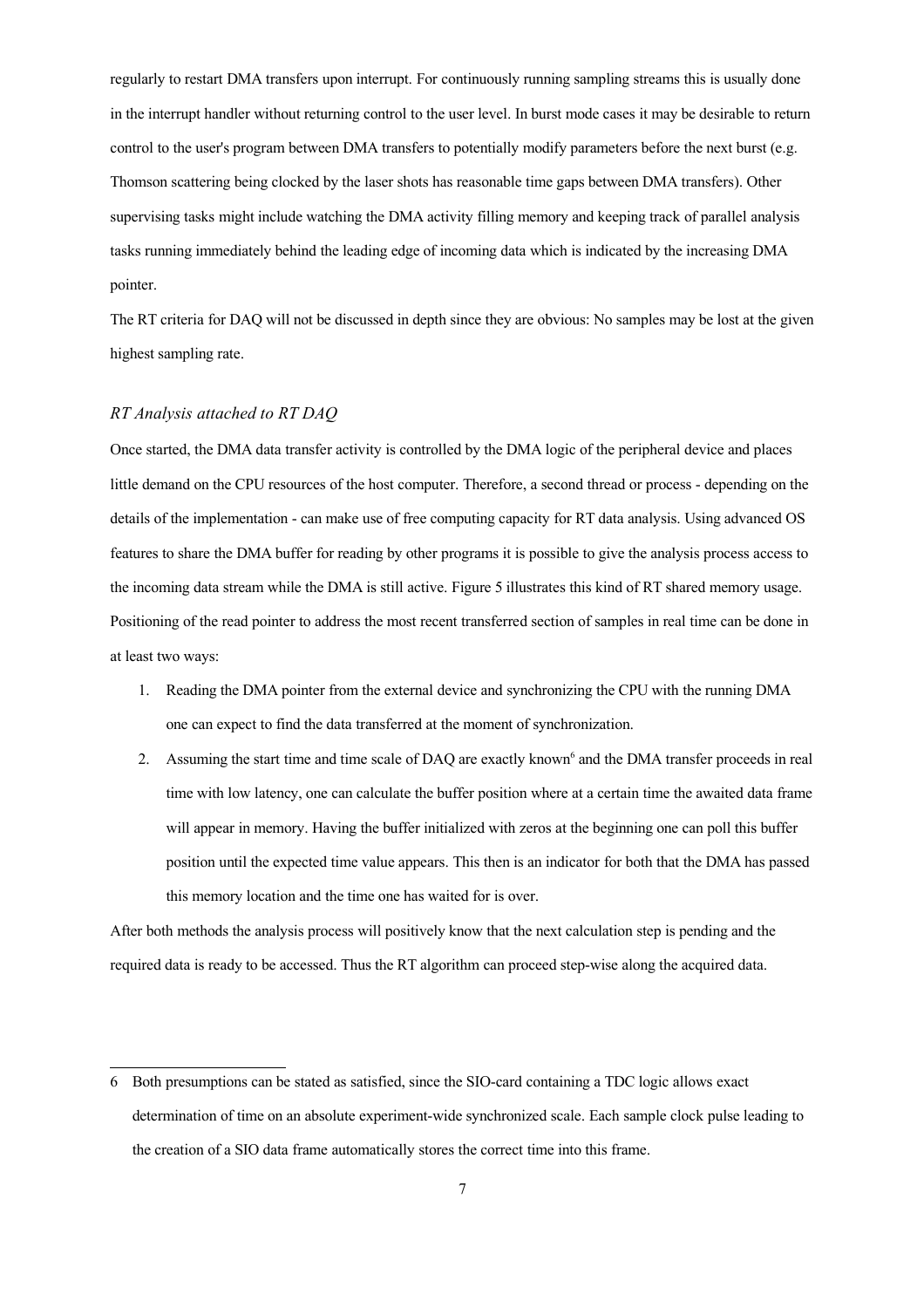### *RT algorithm considerations*

Despite all the measures described above, the algorithm will always be only close to real time and the RT Analysis will always have a preliminary character with respect to what a diagnostic may deliver in a fully fledged after-shot Analysis. The numerical approach has to be pragmatic and effective, and the algorithm has to find an optimum between near real time performance, accuracy, completeness, and robustness of operation. In order to determine which RT criteria apply for Analysis following considerations should be made:

- Do the time scales of the physics subject and the analysis algorithm match?
- What is the maximum latency for results to stay relevant for subsequent algorithms?
- Is a reduced sampling rate and number of channels sufficient for meaningful results?
- How much load on the computing platform is tolerable?
- How often is a violation of the RT criteria allowed?

The answers to these questions have major impact on how much effort is required and what can be achieved.

#### *Fast calculation methods for raw data*

As shown in Figure 5 the shared read from the DMA buffer is the first Analysis activity. It accesses raw data in the format created by the hardware front-end. This means no mapping of samples to signals is done, no time base is extracted, no offset correction or calibration nor characteristic curve is applied. Often the 12 or 14 bit ADC samples are padded to 16 bits and sometimes these padding bits contain additional status information thus making a direct interpretation of the samples as numerical values impossible. These circumstances require an appropriate transformation of the raw data streams - potentially in multiple steps – before numerical calculations can begin. To make transformations and subsequent calculations as fast as possible we decided to explore methods for processing of audio and multimedia data which could be appropriate for acquired plasma signals as well. For this kind of task, modern processors are equipped with special instructions allowing SIMD (single instruction multiple data) operations on packed integer arrays. With respect to our chosen SPARC processor platform this is the VIS instruction set [14]. On the Intel processor line the MMX instruction set provides similar features. However, using an assembler instruction set for probably often changing algorithms which have to be written and managed by "normal" computer users seemed not to be a good choice. Fortunately, with the mediaLib [15], a powerful and easy to use C library implementation of VIS / MMX based subroutines is available and offers an extensive collection of vector and array operations and functions directly applicable to sampled data streams.

As a first example for the usage of mediaLib an algorithm originating from MHD mode detection exploiting Mirnov probe measurements as proposed by Zohm [16] and Maraschek [17] has been implemented by Janzer et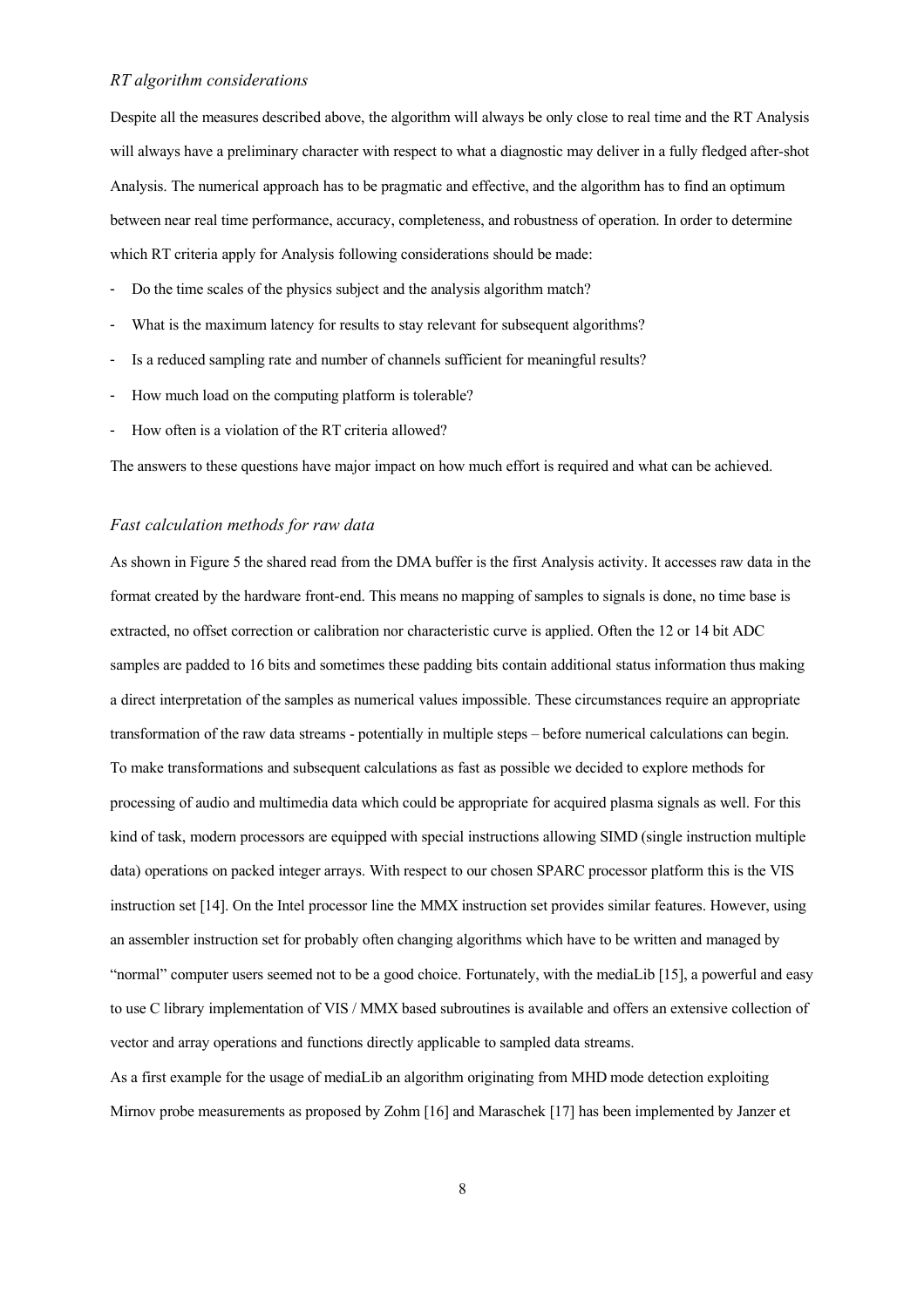al.<sup>7</sup> . This algorithm contains as numerical kernel a scalar product to project the signals from the various probe positions onto the eigenvector of a particular MHD mode. Instead of doing this time point by time point a few mediaLib calls can handle whole time intervals in a single call, thus achieving a reasonable speed-up. Another mediaLib advantage is the direct treatment of the input data streams as Q15 fractional integers (i.e. raw ADC samples, no conversion into floating point), leading to an even higher processing performance. Running this algorithm over 26 signal buffers of length 512, reducing the amount of raw data by a factor of 26 into a final result signal, takes 40 µs execution time. Here 512 samples correspond to a time interval of 256 µs in real time. To keep pace with the data acquisition the rest of the calculation has to be at least fast enough to allow further subsequent characterization of the mode signal and forwarding of the condensed results to plasma control, for example as input for MHD stabilization purposes (c.f. [6]).

#### *Parallelizing Analysis with MPI*

The above Mirnov diagnostic example raises a further problem not yet mentioned: This is the number of channels (currently 112) and the production of data at a sampling rate of 2 MHz (4 MB/s/channel). When Mirnov was set up using the old HOTLink DAQ interfaces in 2001 [10] this huge data flow was addressed by dividing it into subsystems implementing only two HOTLink cards per system, restricting the number of channels to only sixteen and the data flow to 64 MB/s on each subsystem. Today seven of these Mirnov diagnostics are distributed on seven SunFire V240 computers. It is not easy to build a scalar product over data from all these seven machines as illustrated above: the application of distributed parallel computing methods is required.

An MPI [18] implementation which is well integrated with Solaris and its development tools was chosen [19] to transform the Mirnov cluster into a parallel computer. Although still in the development stage, first tests of a distributed scalar product algorithm have been made with the Soft X-Ray diagnostic cluster. The MPI algorithm to synchronize the calculation and to reduce the partial results of all ranks into one final result is a simple MPI\_BCAST followed by an MPI\_REDUCE. This means the cluster master broadcasts a start signal (e.g. the TDC) start time) to the other nodes thus synchronizing the activity. The REDUCE subroutine implements a distributed algorithm to most efficiently communicate and condense the partial results to a final result on the master node. Figure 6 shows that the reduction of eight distributed result vectors into a single vector on the master node with MPI can be achieved in a reasonable time of 750  $\mu$ s to 1750  $\mu$ s depending on the vector length. This benchmark was conducted using a private TCP/IP network with a low-end 1 Gb Ethernet switch.

<sup>7</sup> M. A. Janzer, K. Behler, A. Buhler, M. Maraschek: work in progress. C-code example illustrating mediaLib calls for raw data analysis may be obtained on E-mail request from the corresponding author of this paper.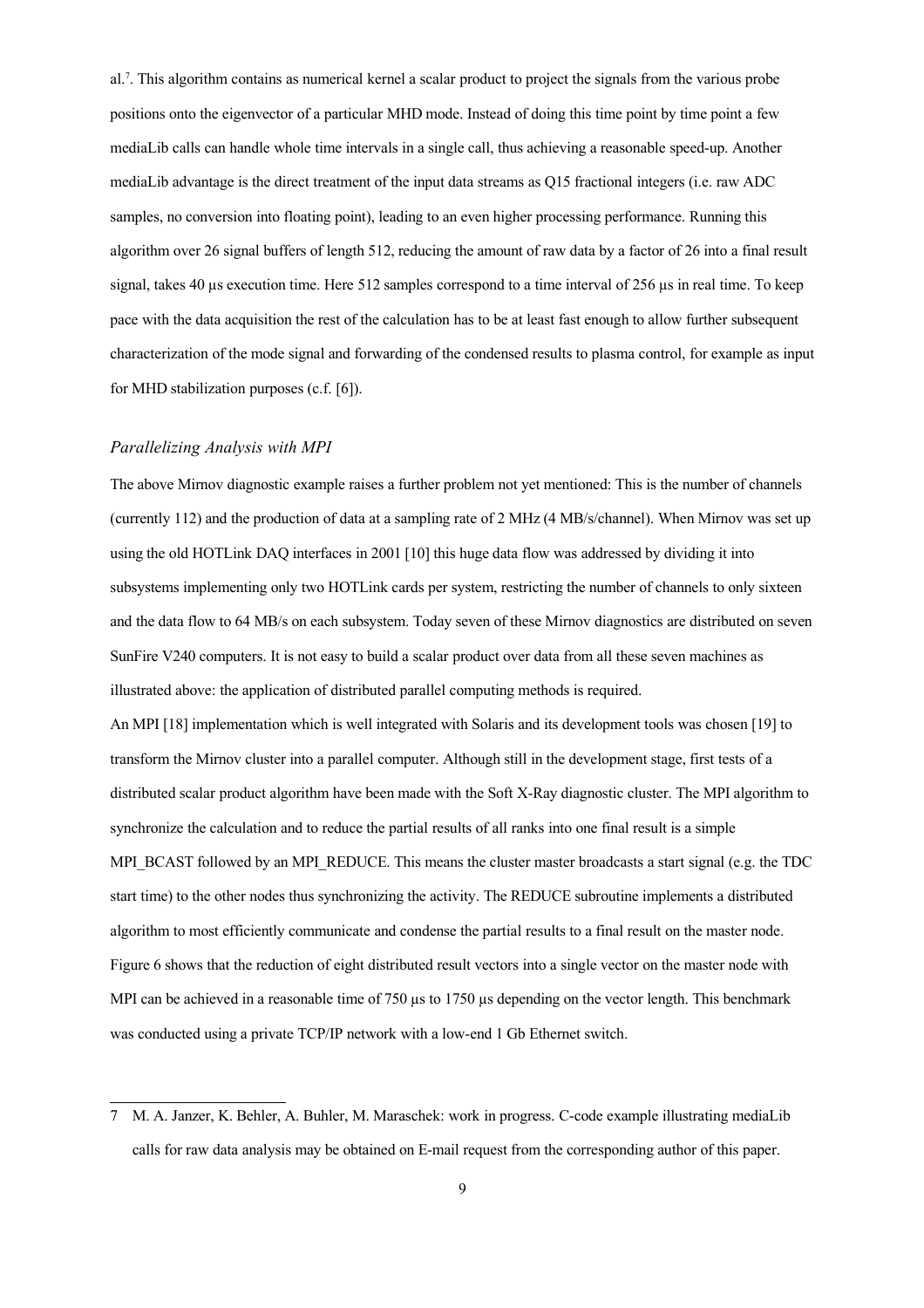### *The RT Behaviour of Solaris*

The MPI benchmarks displayed in Figure 6 were achieved under RT priority; i.e. the involved computation processes were placed into the "real time" scheduling class, reducing the danger of these RT processes being interrupted by low priority "time sharing" activities. In fact, the test systems were not cleared of other users before the benchmark test; nonetheless, the timing results did not scatter more than 10% from the average, demonstrating how precisely the Solaris scheduler performs for RT requirements.

However, this is only a weak evidence if stronger RT conditions must be handled by Solaris as well. An important RT criterium in DAQ is, for instance, that a system always reacts on an interrupt from an I/O interface fast enough to prevent an overflow of the FIFO buffers. With the new SIO-cards this was a mandatory test upon delivery of the prototype. Since the SIO-cards only have small 32 KB buffers implemented in the FPGA and are intended to operate at a data rate of up to 64 MB/s in the cPCI version and up to 200 MB/s in the cPCIe version, only 500 µs and 160 µs respectively remain to handle device interrupts without losing data. Exploiting the interrupt generation feature of the built-in TDC the Solaris interrupt response time was measured 10 million times overnight under RT priority. Figure 7 displays the result as a histogram of the incidence of all particular interrupt response times with a resolution of 1 µs. The narrow distribution of 97.5% of all response times in the range 18-25 µs gives proof of the nearly deterministic behaviour of Solaris under RT priority. With respect to our stated requirements, Solaris seems still to be an appropriate choice.

### *Summary of RT DAQ and Analysis*

Summing up the plans and findings from above one can arrive at the following conclusions about the feasibility of RT Analysis along the described concept:

- The analogue front-ends and computer interfaces (ADCs, buffers, transmission lines) work with a minimum latency of only a few sample clock intervals (Hot-Link II with SIO-board) up to a maximum latency of 256 µs (old Hot-Link interface board).
- The DMA transfer into memory is able to keep pace with DAQ. If the analysis process (running on a second CPU) is polling for valid data appearing in the DMA buffers, a small additional latency has to be taken into account for emptying the buffers along the computer's internal I/O path and to synchronize the CPU's caches with the main memory. Only a short latency is required to reschedule processes in reaction to data availability interrupts (see measurements of the Solaris IRQ response times below).
- A considerable time has to be taken into account for the numerical calculations. Here, dedicated algorithms using the DSP features of modern processors achieve a reasonable speed-up. In the given example, a group of transient signals (512 samples) could be multiplied by weight coefficients and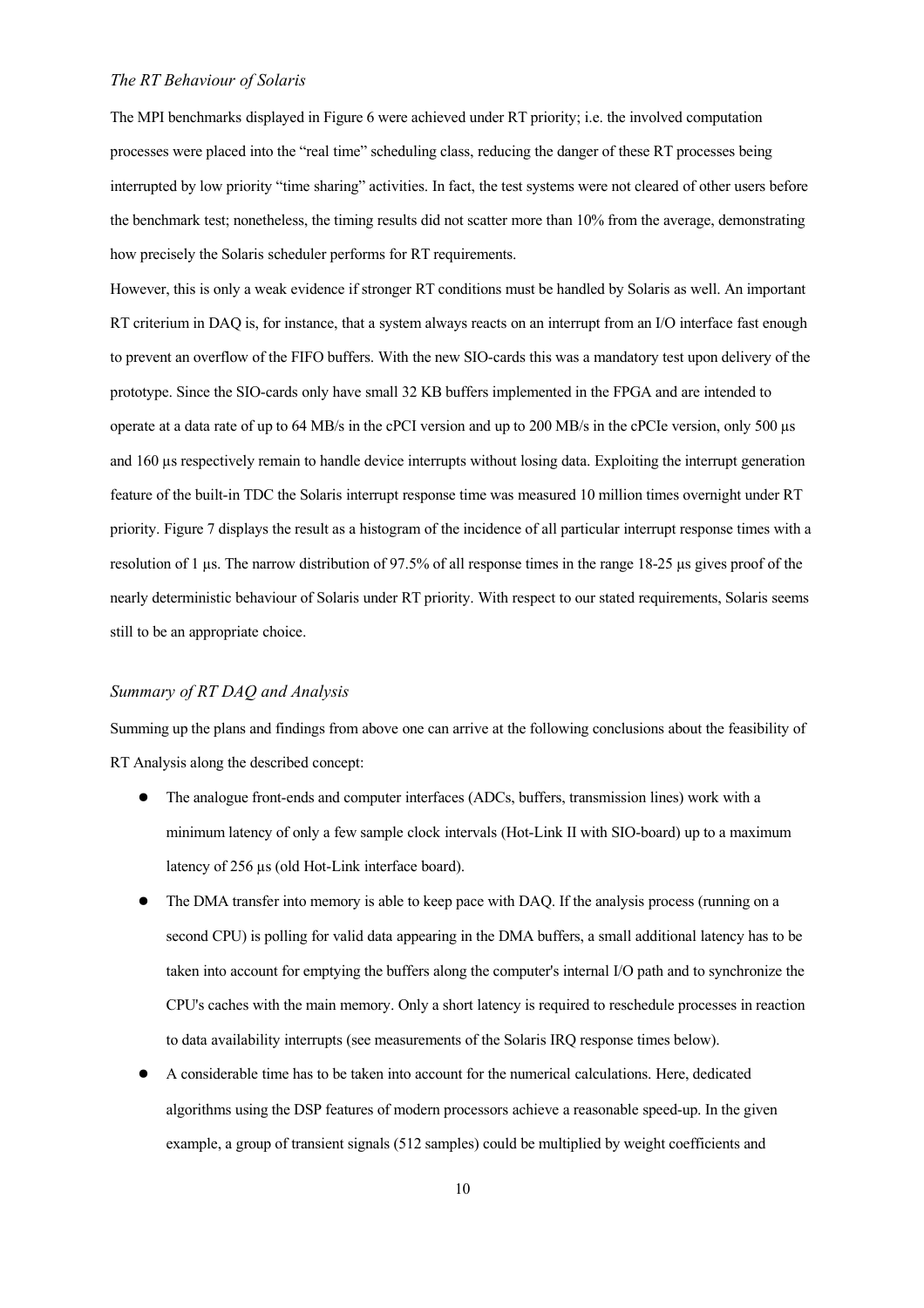reduced to one signal in 40 µs.

● If data from distributed diagnostics have to be combined to a common result, the subsystems involved can be integrated into an MPI cluster environment so that high performance communication and calculation methods can be used. The combination of signal vectors of length 8192 from eight contributing systems took on average less than 2 ms.

Considering that 8192 samples at a rate of 2 MHz represent 4 ms in real time and at the end of all these RT pipelines the production of a condensed result seems to be possible in roughly half of this time, it looks promising to follow this direction to finally deliver analysed data from diagnostics to Control.

# Summary and Outlook

A flexible and extendible hardware architecture which assembles and transports time stamped data frames into computer memory with low latency has been developed. Synchronous time stamped DAQ and appropriate Solaris features allow for pace-keeping RT Analysis algorithms. High performance signal processing & parallel computing concepts are in place to build fast algorithms on diagnostic clusters. With these concepts and building blocks it seems feasible to do pace-keeping RT Analysis in time steps of 5-10 ms. This is fast enough to stay relevant for Control.

The described components of the new RT diagnostic system for ASDEX Upgrade have been set up and tested separately. The next step will bring them together with Control to achieve a plasma performance controller, e.g. for MHD stabilization, which will base its controlling algorithms on the condensed results of a huge amount of data from one or more combined diagnostics.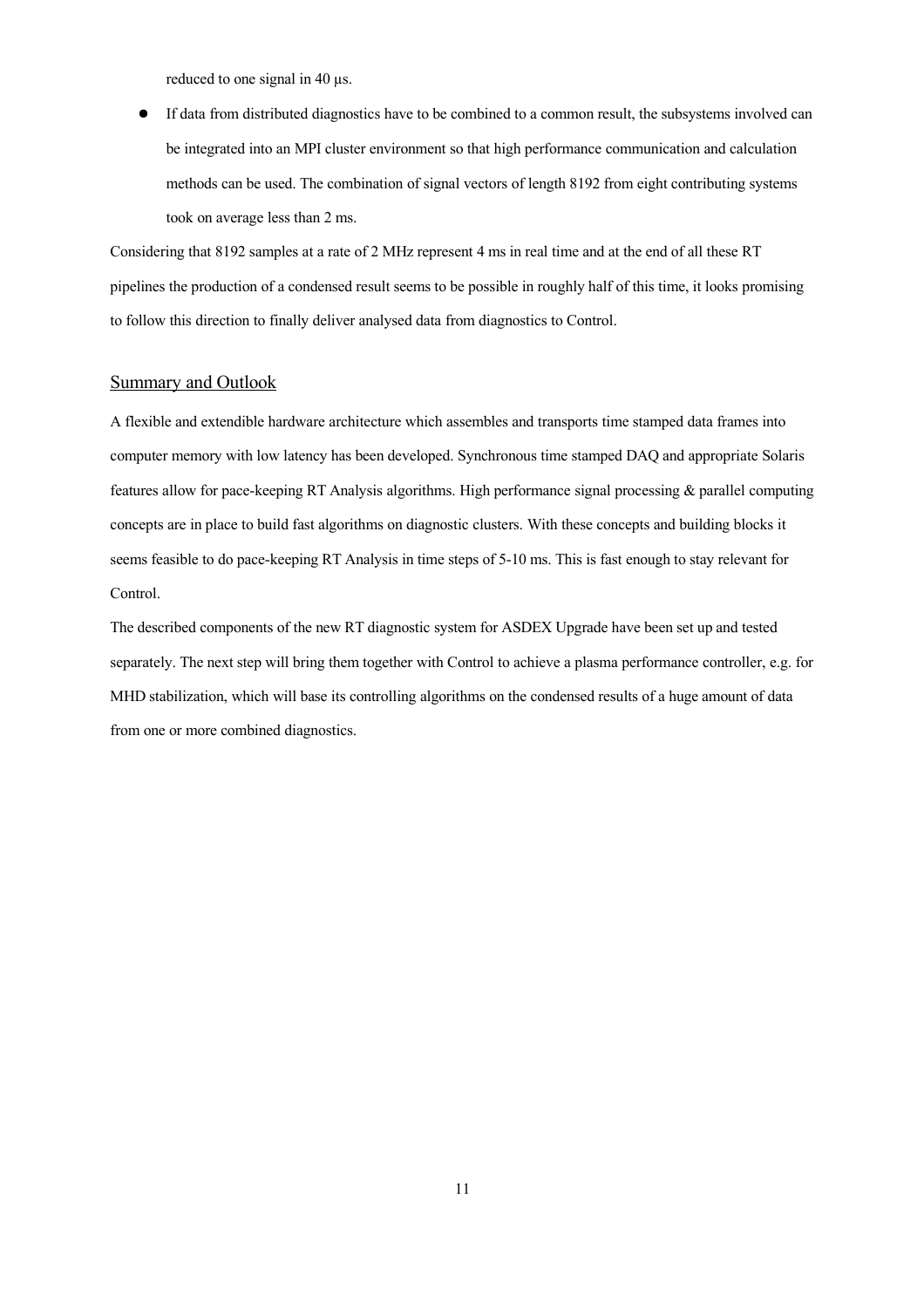#### References

- [1] K. Behler, H. Blank, A. Buhler, R. Drube, H. Friedrich, K. Förster, K. Hallatschek, P. Heimann, F. Hertweck, J. Maier, R. Merkel, M. -G. Pacco-Düchs, G. Raupp, H. Reuter, U. Schneider-Maxon, R. Tisma, M. Zilker, Review of the ASDEX Upgrade data acquisition environment - present operation and future requirements, Fusion Engineering and Design, **43** (1999) 247-258
- [2] The Storage System of ASDEX Upgrade and the Shotfile Access Library, https://www.aug.ipp.mpg.de/aug/manuals/ddww/ddww.html
- [3] H. Reuter, MR-AFS: a global hierarchical file-system, Fusion Engineering and Design, **48** (2000) 199-204
- [4] M. Zilker, K. Hallatschek, P. Heimann, F. Hertweck, ASDEX Upgrade Team, Multiprocessor systems for real-time data acquisition on the ASDEX Upgrade and future plasma experiments, Fusion Engineering and Design, **43** (1999) 417-423
- [5] G. Raupp, K. Behler, R. Cole, K. Engelhardt, A. Lohs, K. Lüddecke, W. Treutterer, G. Neu, T. Vijverberg, D. Zasche, Th. Zehetbauer, ASDEX Upgrade Team, Real-Time Control and Data Acquisition with ASDEX Upgrade's New Time System, Fusion Engineering and Design, **81** (2005) 1747-1751
- [6] W. Treutterer, K. Behler, L. Giannone, N. Hicks, A. Manini, M. Maraschek, G. Raupp, M. Reich, A.C.C. Sips, J. Stober, W. Suttrop, ASDEX Upgrade Team, Real-Time Diagnostics at ASDEX Upgrade-Integration with MHD Feedback Control, Fusion Engineering and Design, **to be published** (2007)
- [7] CYV15G0402DXB Datasheet, http://www.cypress.com
- [8] PCI to cPCI bus bridges, http://www.ni.com
- [9] A. Lohs, K. Behler, K. Lüddecke, G. Raupp, ASDEX Upgrade Team, The ASDEX Upgrade UTDC and DIO cards - a family of PCI/cPCI devices for rea, Fusion Engineering and Design, **81** (2006) 1859-1862
- [10] M. Zilker, P. Heimann, High-speed data acquisition with Solaris and Linux operating systems, Fusion Engineering and Design, **48** (2000) 193-197
- [11] G. Raupp, R. Cole, K. Behler, M. Fitzek, P. Heimann, A. Lohs, K. Lüddecke, G. Neu, J. Schacht, W. Treutterer, D. Zasche, Th. Zehetbauer, M. Zilker, A "Universal Time" system for ASDEX Upgrade, Fusion Engineering and Design, **66-68** (2003) 947-951
- [12] G. Raupp, K. Behler, R. Cole, K. Engelhardt, A. Lohs, K. Lüddecke, G. Neu, W. Treutterer, Th. Vijverberg, D. Zasche, Th. Zehetbauer and ASDEX Upgrade Team, Replacement strategy for ASDEX Upgrade's new control and data acquisition, Fusion Engineering and Design, **71** (2004) 41-45
- [13] Sun Fire V210 and Sun Fire V240 Server Architecture,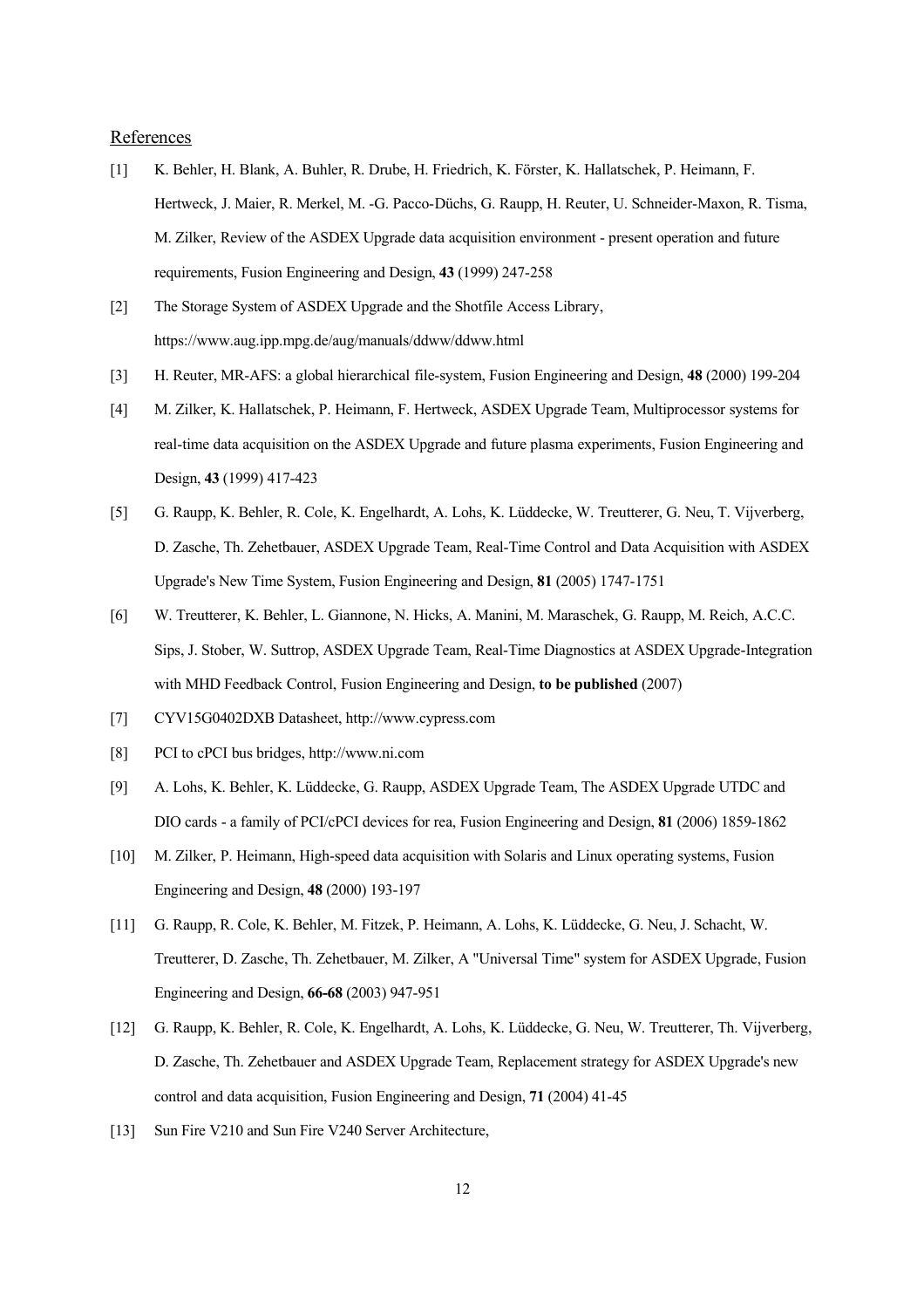http://www.sun.com/servers/entry/v210/arch\_wp.pdf

- [14] VIS Instruction Set, http://www.sun.com/processors/vis/index.html
- [15] mediaLib Downloads and Documentation, http://www.sun.com/processors/vis/mlibfiles.html
- [16] H. Zohm, J. Greene, L. Lao, E. Strait, Mirnov coil analysis in the DIII-D tokamak using the singuar value decomposition method, Research Report, **GA-A20886** (1992)
- [17] M. Maraschek, J. C. Fuchs, K. F. Mast, V. Mertens, H. Zohm, Real-Time Determination of Total Radiated Power by Bolometric Cameras with Statistical Methods, Rev. Sci. Inst., **69** (1998) 109-115
- [18] William Gropp, Ewing Lusk, Anthony Skjellum, Using MPI, 2nd Edition , MIT Press (1999)
- [19] Sun HPC ClusterTools 5 Documentation, http://docs.sun.com/app/docs/coll/hpc-clustertools5

### Figure captions

- Figure 1: The overall hardware architecture of a modern RT diagnostic. The fusion specific frontends, the interface I/O cards and the commercial computer platform are physically separated in three layers. This modular concept provides high flexibility, extandability and maintainability.
- Figure 2: Schematic of the backplane showing the pipeline in its two main operation modes:

1. loading the tri-state buffers from the corresponding input cards, and after changing the state of the buffers on the pipeline

2.-n. stepping the 16bit samples through all n-1 shift buffers of the pipeline until the last one has arrived in the "yellow card". The coordinated switching and clocking of the input and shift buffers is centrally handled through a few dedicated lines by this "yellow card" in the last slot of the backplane which also contains the HOTLink II serializer and sender.

- Figure 3: Analogue front-end crate with ADC channels inserted "yellow cards" and SIO-card as computer interface. The SIO-card featuring an internal TDC thus allows centrally synchronized timing and time stamped data acquisition.
- Figure 4: Functional blocks in a SIO-card illustrating the aggregation of data frames from time stamps and input streams

Figure 5: RT interaction between DAQ and Analysis using shared memory data exchange

Figure 6: Calculation times of the partial algorithms running on the nodes of an MPI cluster of eight computers (SunFire V240). MPI operation was a short BCAST and a REDUCE ADD operation on a short integer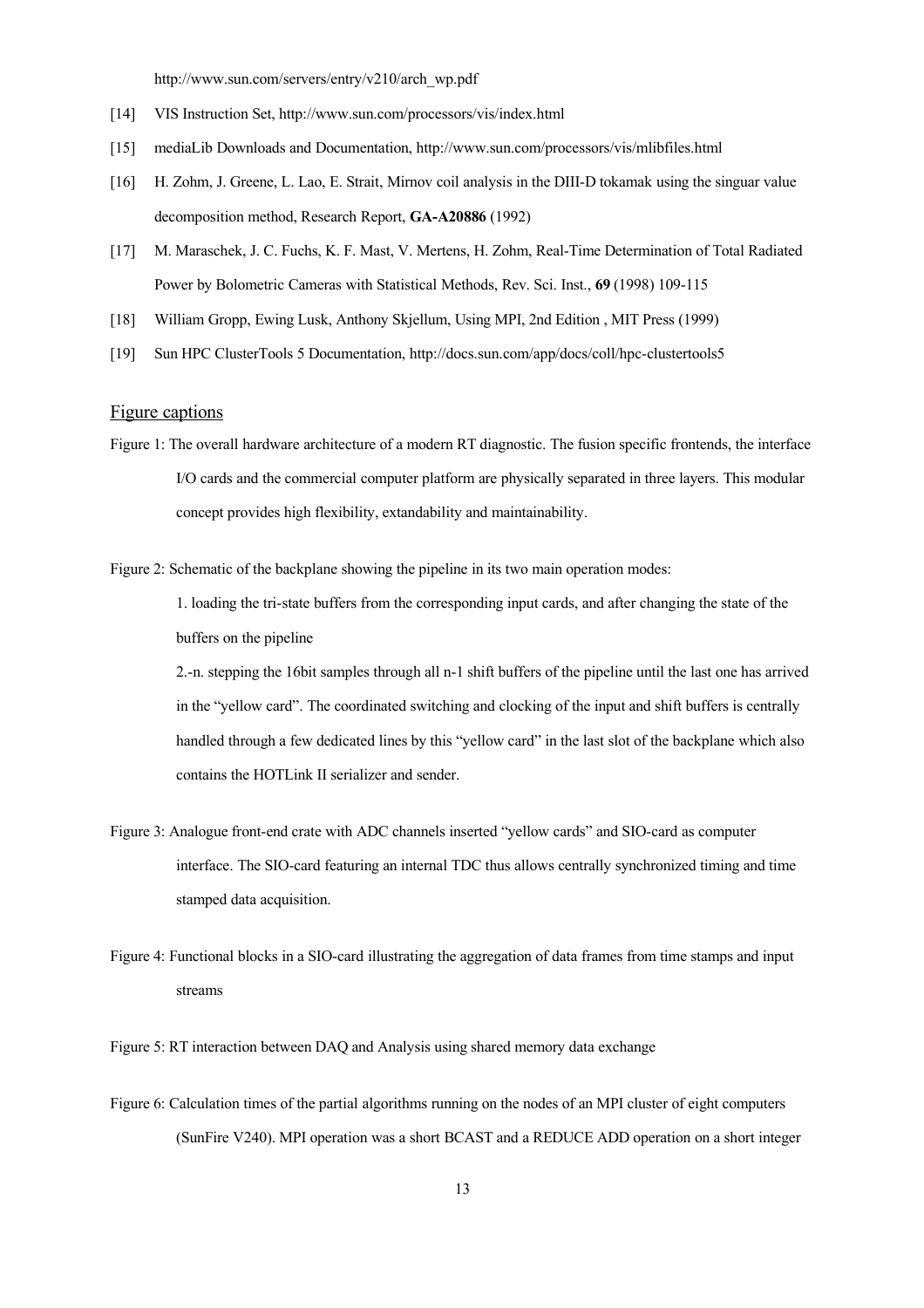array of a length from 128 to 8192 samples. Given is the averaged elapsed time measured in five successive runs under RT priority. The average deviation of the measurements is about 10%. While for the shorter arrays the scattering of the time measurements mostly is determined by the scattering of the "background" time consumption. The higher vector lengths show a clear tendency: four nodes are fast just doing the basic algorithm and sending the result vector to their next neighbours, the remaining four nodes take a little longer to do a first ADD of result vectors, the next two nodes take even longer doing a second ADD, and the master node (0) finally does the last ADD.

Figure 7: Histogram of Solaris IRQ response times accumulating 10 million measurements. The average IRQ response is faster than 20 µs. The distribution has a very thin tail with less than 1 in 1000 events above 50 µs, less than 1 in a million above 150 µs, and no event above 300 µs. It is expected that the very rare outlying response times do not sum up to a final violation of the overall real-time criterion for the DAQ and RT Analysis process. So this behaviour turns out as sufficient, if only enough "headroom" for the resulting response time fluctuations is foreseen in DAQ hardware buffers and time allocation to RT algorithms.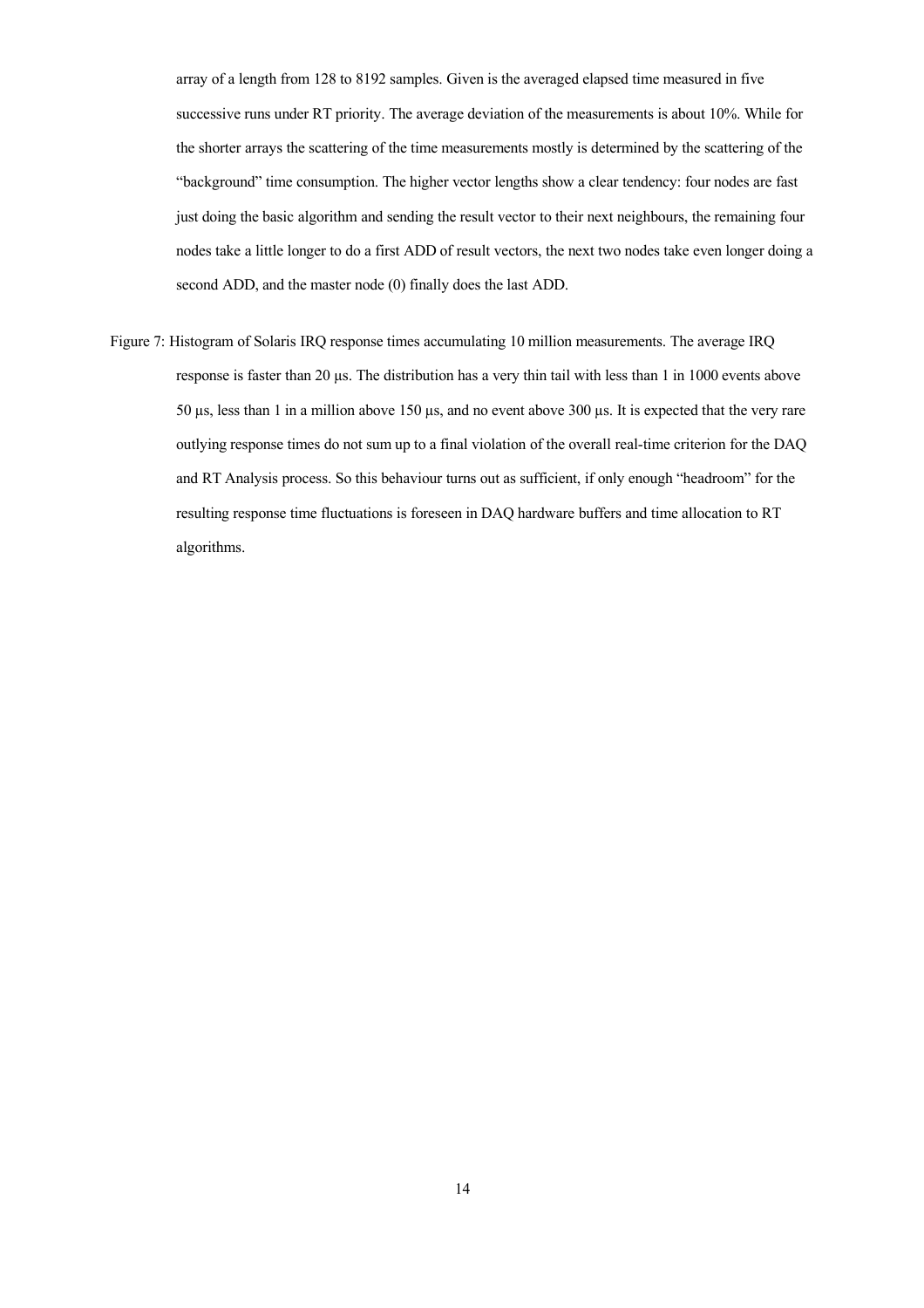

*Figure 1: The overall hardware architecture of a modern RT diagnostic. The fusion specific frontends, the interface I/O cards and the commercial computer platform are physically separated in three layers. This modular concept provides high flexibility, extandability and maintainability.*

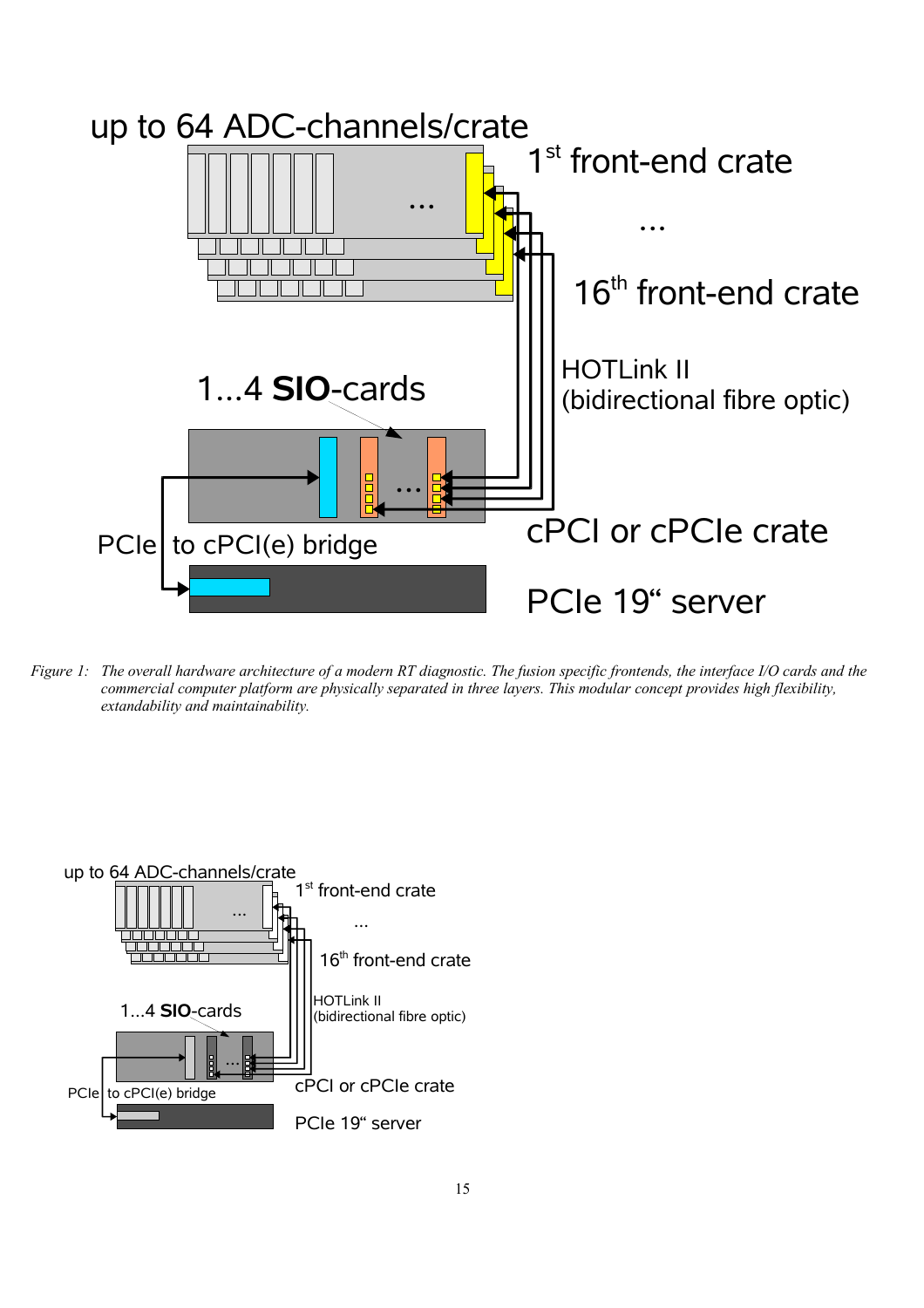

*Figure 2: Schematic of the backplane showing the pipeline in its two main operation modes:*

*1. loading the tri-state buffers from the corresponding input cards, and after changing the state of the buffers on the pipeline*

*2.-n. stepping the 16bit samples through all n-1 shift buffers of the pipeline until the last one has arrived in the "yellow card". The coordinated switching and clocking of the input and shift buffers is centrally handled through a few dedicated lines by this "yellow card" in the last slot of the backplane which also contains the HOTLink II serializer and sender.*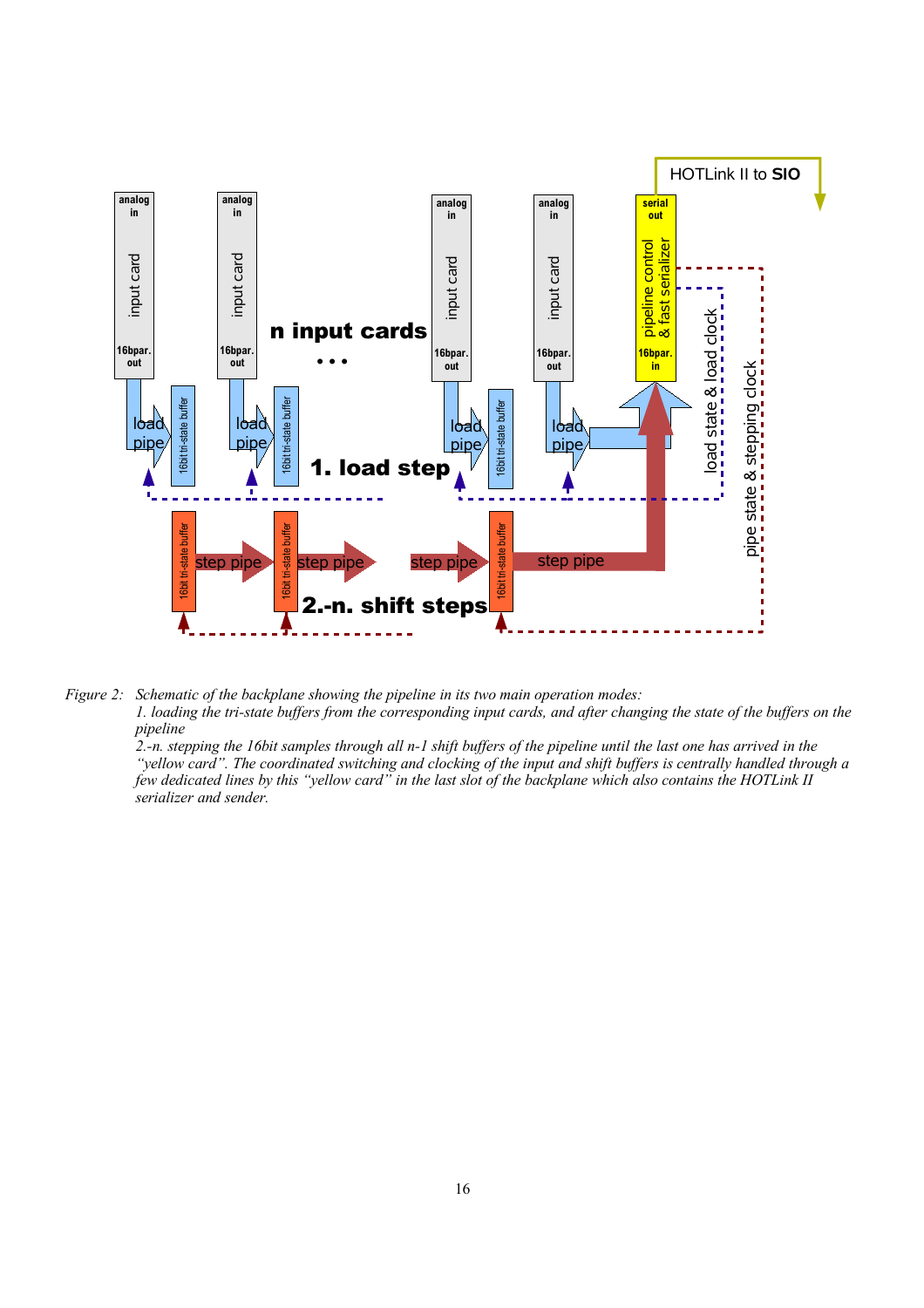

*Figure 3: Analogue front-end crate with ADC channels inserted "yellow cards" and SIO-card as computer interface. The SIO-card featuring an internal TDC thus allows centrally synchronized timing and time stamped data acquisition.*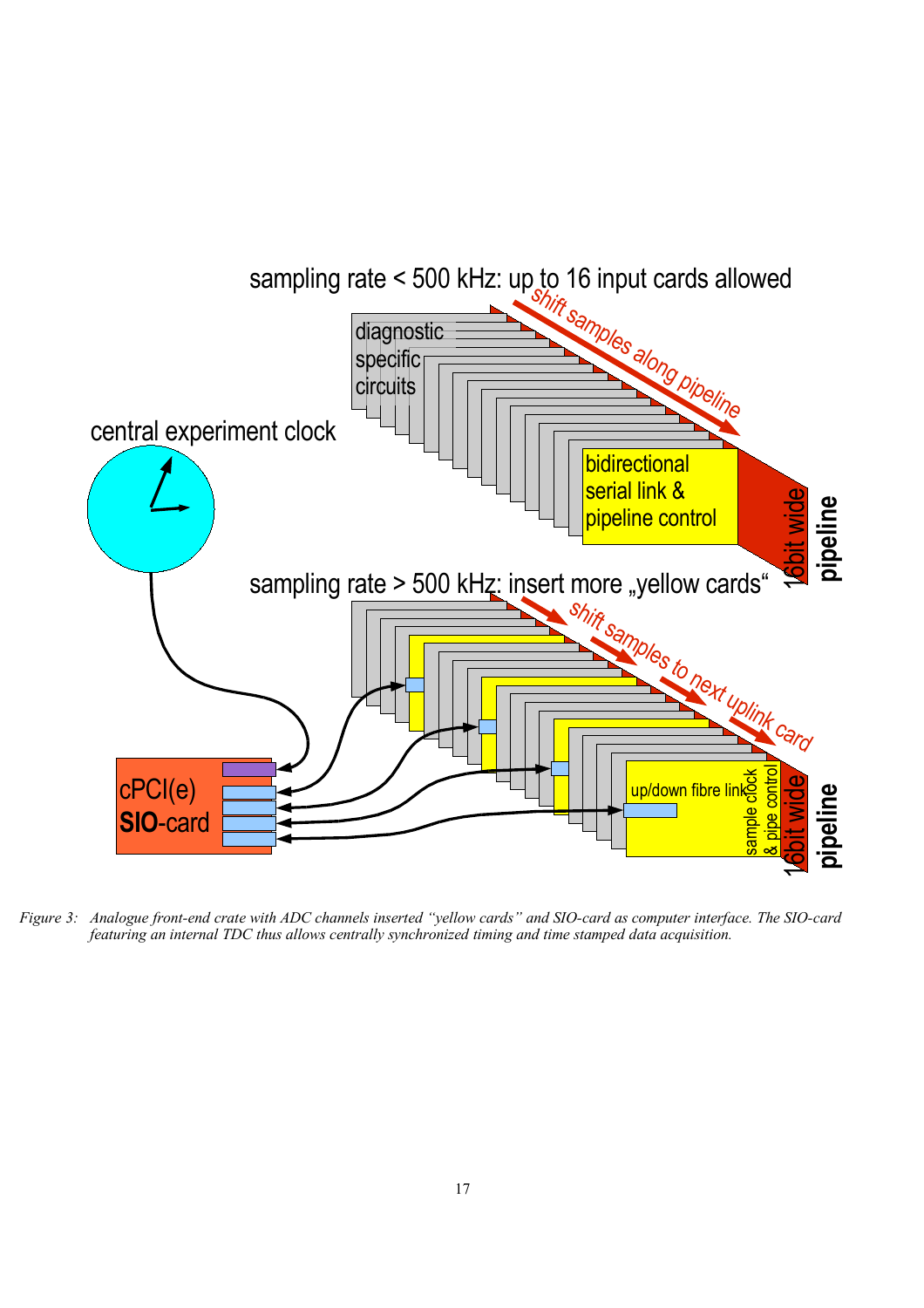

*Figure 4: Functional blocks in a SIO-card illustrating the aggregation of data frames from time stamps and input streams*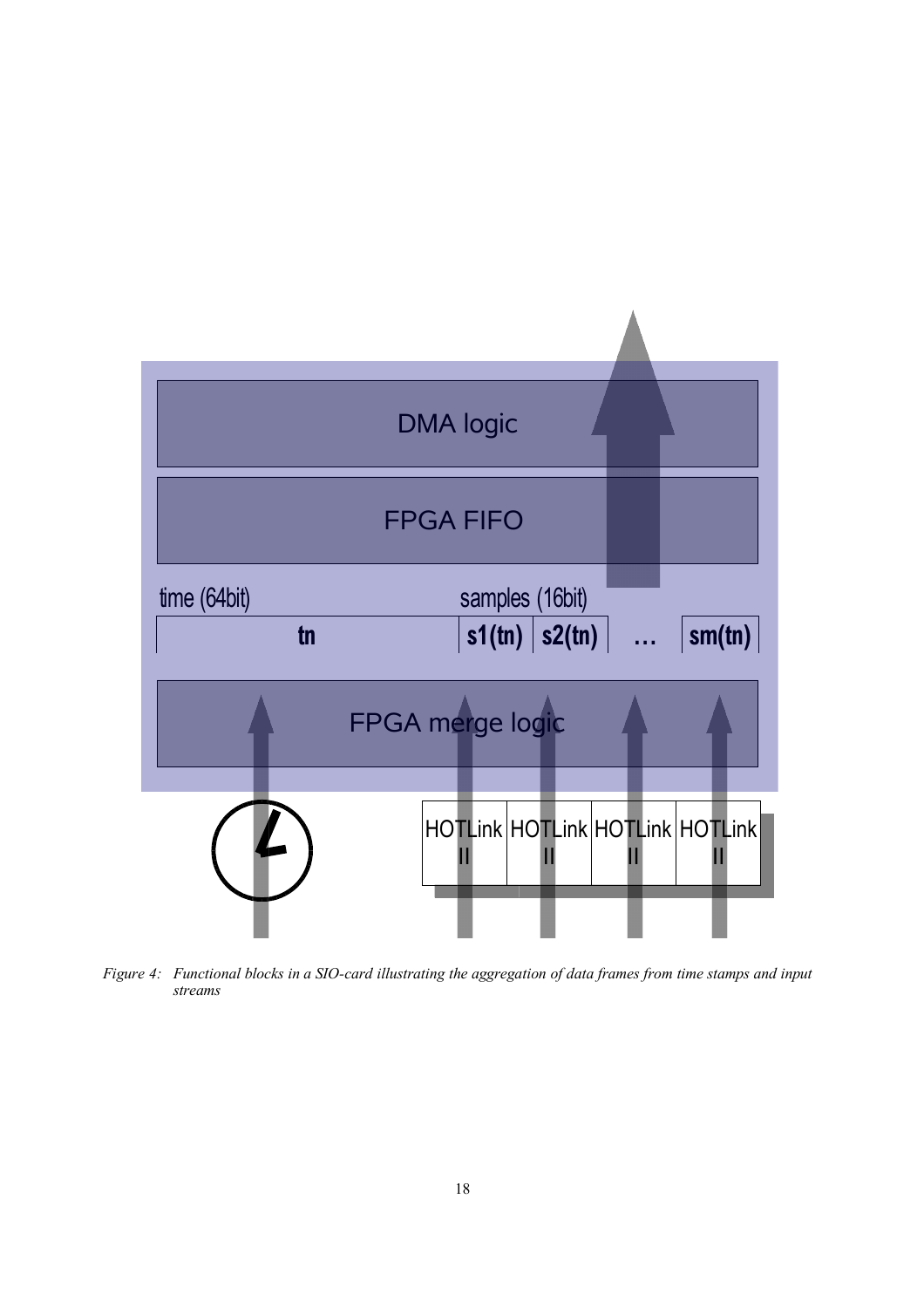

*Figure 5: RT interaction between DAQ and Analysis using shared memory data exchange*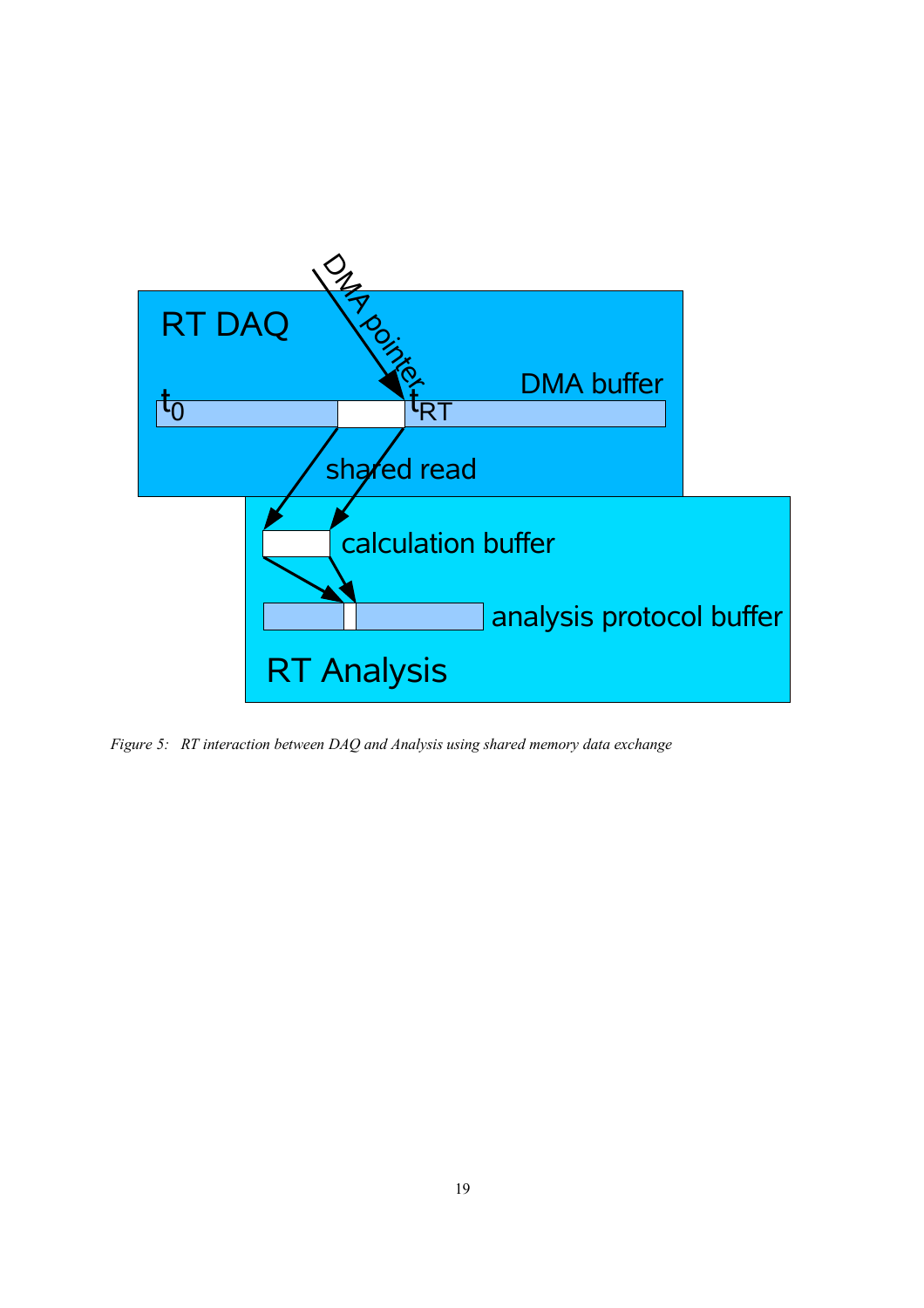

*Figure 6: Calculation times of the partial algorithms running on the eight nodes of an MPI cluster (8x SunFire V240). MPI operation was a short BCAST and a REDUCE ADD operation on a short integer array of a length from 128 to 8192 samples. Given is the averaged elapsed time measured in five successive runs under RT priority. The average deviation of the measurements is about 10%. While for the shorter arrays the scattering of the time measurements mostly is determined by the scattering of the "background" time consumption. The higher vector lengths show a clear tendency: four nodes are fast just doing the basic algorithm and sending the result vector to their next neighbours, the remaining four nodes take a little longer to do a first ADD of result vectors, the next two nodes take even longer doing a second ADD, and the master node (0) finally does the last ADD.*